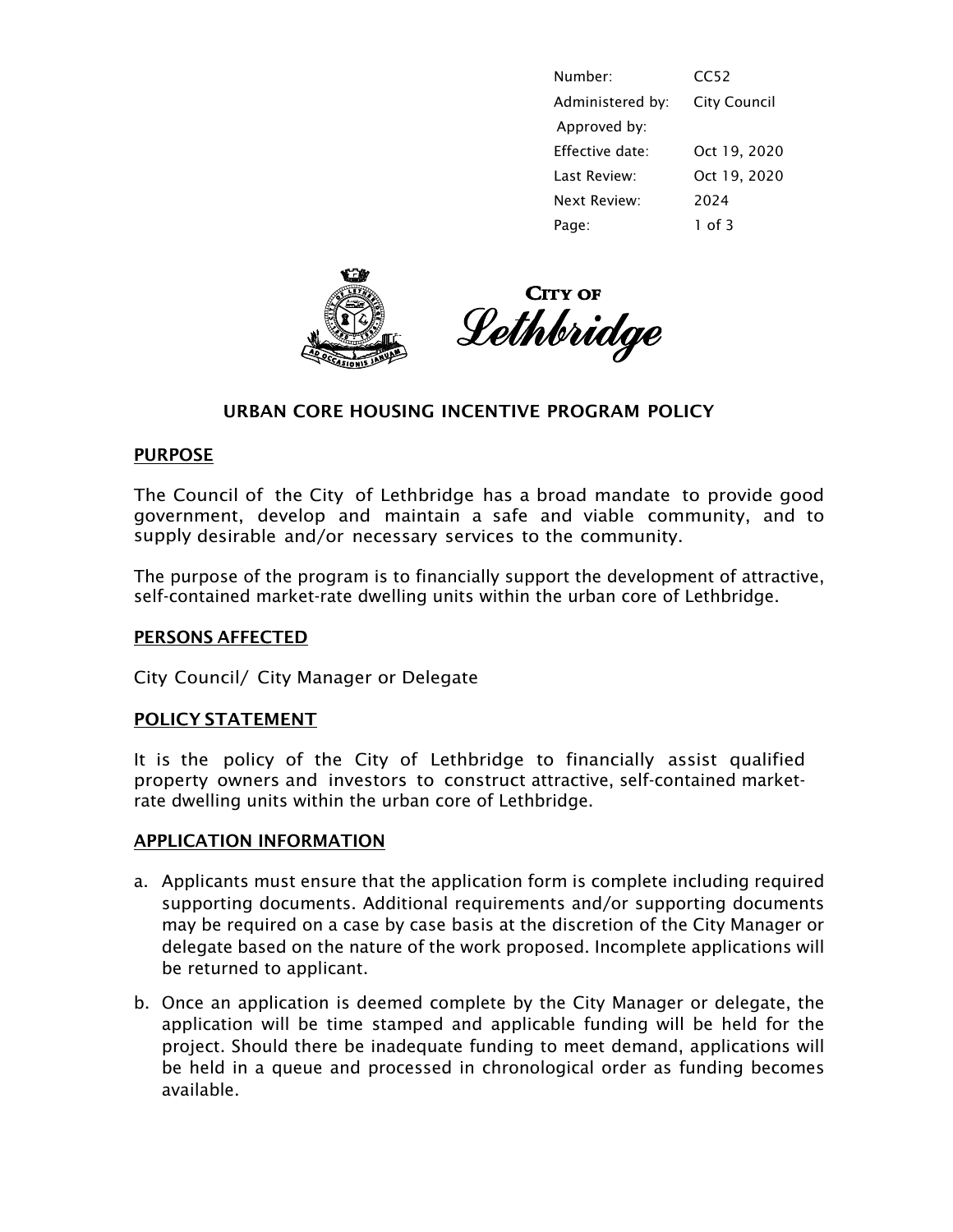| Number: | CC <sub>52</sub> |
|---------|------------------|
| Page:   | 2 of 3           |

# **ELIGIBILITY**

- a. Projects shall consist of the construction of new self-contained residential dwelling units. Dwelling units may be created in new buildings or existing buildings provided that the incentive is only utilized for additional new dwelling units. Renovations to dwelling units that were in existence prior to adoption of this policy are ineligible.
- b. Projects shall be located within Lethbridge's urban core districts including Downtown, Warehouse District, or 13 Street North as defined.
- c. Projects where rent or sale value is subsidized by any government entity, a non-profit organization or a cooperative are ineligible for this program.
- d. Properties must not be in arrears in municipal taxes, municipal utilities or any other municipal charge.

## FUNDING

- a. Project funding is limited to:
	- i. \$12,000 per unit for mixed-use development up to a maximum of 24 units.
	- ii. \$7,000 per unit for residential development up to a maximum of 24 units.
- b. Projects shall have a minimum of 5 residential units.
- c. Applications will be placed in the queue upon receiving approval of a completed application by the City Manager or delegate. Should there be inadequate funding to meet demand, applications will be held in the queue and processed in chronological order of their submission date if additional funding becomes available.
- d. Approved projects that do not start construction with reasonable progress, as determined by the City Manager or delegate, within 1 year of the approval will have application approval cancelled and funding will be reallocated to projects in the queue.
- e. Retroactive funding shall not be permitted; eligible projects shall have commenced following an approved application by the City Manager or delegate.
- f. Project must receive all necessary approvals including but not limited to: development permit, building permits, and historic approvals (if applicable). If any approvals or permits lapse, project eligibility for funding will cease, application will be cancelled, and a new application will be required to be submitted.
- g. Funding will be issued following receipt of a City of Lethbridge Occupancy permit, and any other necessary inspections by the City Manager or delegate to confirm completion and submission of receipts and reporting requirements in alignment with the application form.